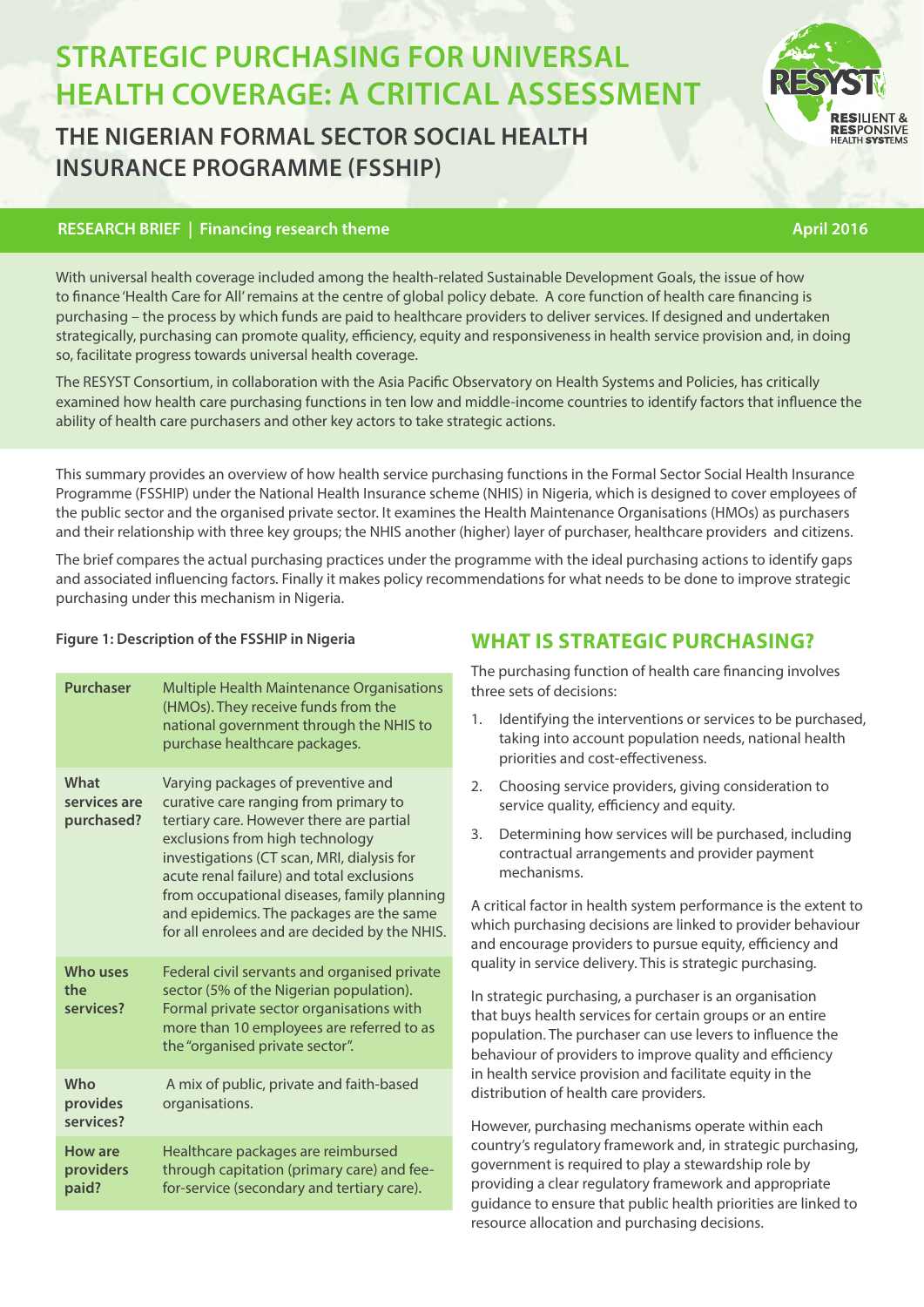As the purchaser buys health services for people, it is important for the purchaser to ensure there are effective mechanisms in place to determine and reflect people's needs, preferences and values in purchasing, and hold health providers accountable to the people. The key strategic purchasing actions are shown in Figure 2.

#### **Figure 2: Strategic purchasing actions relating to healthcare providers, government and citizens**

- Select providers considering range, quality, location
- Monitor performance and act on poor performance
- Establish service arrangements

• Develop formularies

- Protect against fraud and corruption
- Pay providers regularly • Allocate resources
- and standard treatment guidelines
- Establish payment rates
- Secure information on services provided
- Audit provider claims
- equitably across areas • Establish and monitor user payment policies
- Develop, manage and use information systems

### HEALTH CARE PROVIDERS

|                                                                                                                                                                                                                                             | <b>PURCHASER</b> |                                                                                                                                                                                                                                                                                                                   |                 |
|---------------------------------------------------------------------------------------------------------------------------------------------------------------------------------------------------------------------------------------------|------------------|-------------------------------------------------------------------------------------------------------------------------------------------------------------------------------------------------------------------------------------------------------------------------------------------------------------------|-----------------|
| <b>GOVERNMENT</b>                                                                                                                                                                                                                           |                  |                                                                                                                                                                                                                                                                                                                   | <b>CITIZENS</b> |
| • Establish clear<br>frameworks for<br>purchaser and providers<br>• Fill service delivery<br>infrastructure gaps<br>• Ensure adequate<br>resources mobilised<br>to meet service<br>entitlements<br>• Ensure accountability of<br>purchasers |                  | • Assess population<br>needs, preferences and<br>values<br>• Inform the population<br>of their entitlements<br>and obligations<br>• Ensure access to services<br>• Establish mechanisms<br>to receive and respond<br>to complaints and<br>feedback<br>• Publicly report on<br>use of resources and<br>performance |                 |

# **KEY FINDINGS**

# **1. STRATEGIC ACTION BY PURCHASERS IN RELATION TO PROVIDERS**

# *Mechanisms by which purchasers choose appropriate providers*

• Providers are assessed by the NHIS, accredited and registered and then recommended to enrolees. Criteria are based on human and structural capacity and a viable referral system. Following accreditation an "agreement" document, which contains the various levels of services, packages of care and tariffs, is signed. This can be said to

be functioning well because it is regular and facilities are reassessed for accreditation annually.

# *Mechanisms to ensure equitable delivery of services*

• Only accredited facilities are registered to provide services irrespective of where they are located. This does not ensure geographic equity in service provision. However, within facilities efforts are made to provide all services within the package of care and to refer patients to receive services appropriately.

# *Monitoring provider performance*

• There is no clear monitoring of the clinical aspects of provider performance by the NHIS and most respondents of the research were not aware of having been visited by monitoring or quality assurance personnel. However, NHIS do make ad hoc visits to facilities to speak directly to the enrolees (citizens) about once a year. Whilst NHIS rarely visit facilities, they more regularly check providers' accounting or financial departments - for one large provider the HMOs zonal office makes weekly visits, as well as a quarterly visit from the national head office in Abuja.

*"They should actually have people on ground [to] come, go through the case notes, see what this person has been using, discuss with the doctor because he is your client. He needs satisfaction, they need to come and monitor. But they are not interested – all they are interested is in: send bill and we will do. But they are not really doing the work of the HMOs. They are not credentialing, that is, they are not into the practice, they not into the supervision, although they are supposed to supervise."* 

*(Private Provider)*

# *Provider payment, funding and accountability mechanisms*

• Providers feel that the set secondary and tertiary level healthcare fees-for-service are inadequate and this can hinder the quality of care. For instance, there is some evidence that providers will not provide treatment above the ceiling of reimbursement or outside set benefit packages because they will not get reimbursed, even if treatment were judged to be in the best interest of the patient.

*"A patient comes, and maybe the generic [drugs] are not working and you change it to a branded drug. When you send the bill, they will use the price of the generic to pay you. No matter what you send, they will tell you no." (Provider)*

• The transfer of funds from some HMOs to providers is problematic due to differences in payment timings; funds to HMOs come on quarterly basis and payments to primary health care providers are monthly, thus giving HMOs incentives to invest money in non-health activities. As a result, funds are often not available for timely reimbursement of provider claims.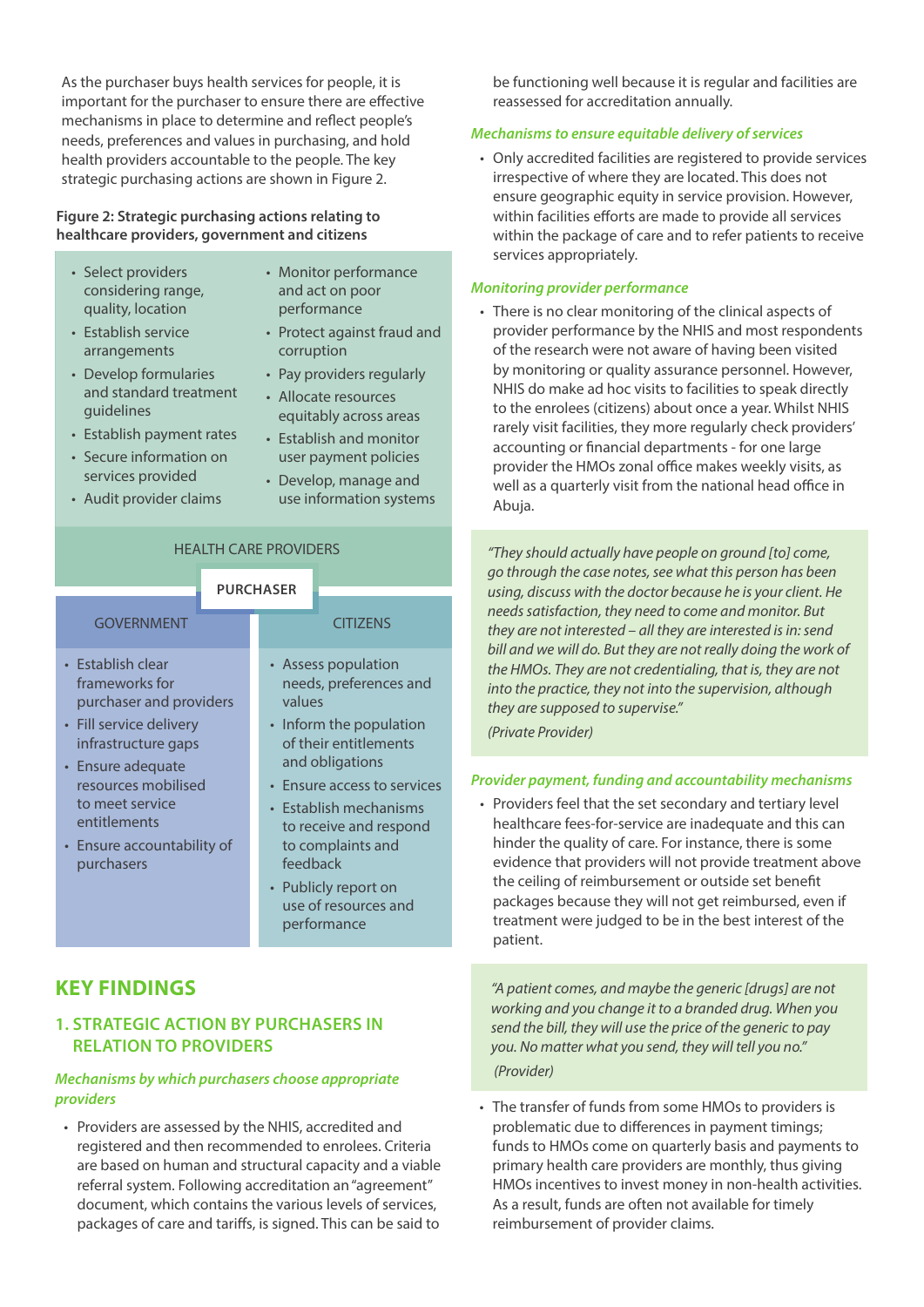• Some HMOs face the opposite problem when they try to ensure timely payment to providers, but sometimes there is a lag due to claim forms not being sent to HMOs as soon as they are ready. Furthermore, occasionally HMOs need to verify some aspects of the claims, a process that can take months, and can also delay patient treatment. Presently, there are no regular audit systems in place to counter these delays despite the fact that regulations are in place to demand that auditing is carried out by the NHIS.

*"I believe if the monitoring body, NHIS, will be fair to put a time limit on claim returns. Like state categorically that if after 90 days or 60 days or after a month, you don't submit your claims, you're not going to be paid, I believe the hospitals will sit up. But there is no limit, whenever you submit, the HMOs will process and pay." (NHIS Purchaser)*

# **2. PURCHASER - GOVERNMENT RELATIONSHIP**

#### *Governance, policy and regulatory framework*

• The NHIS has regulatory frameworks which include the minimum requirements for accreditation of HMOs and their organisational and management structure. The NHIS acts as a higher layer of purchaser in that it carries out oversight functions to the HMOs as well as purchasing tertiary services directly. Auditing functions are also carried out by the NHIS. However, perceived political interests of the NHIS governing board, which has overall control of the scheme, hinder implementation of these regulatory frameworks. Further, NHIS has limited capacity to effectively monitor the performance of HMOs and healthcare providers.

*"In a year we were supposed to carry out monitoring and accreditation of about three thousand facilities per zone. You'd found out that you can't go to some facilities even once [in that time]."* 

*(NHIS policy maker)*

#### *Accountability mechanisms*

• The limited transparency in business practices of HMOs, especially with regards to their private plans, undermines the capacity of NHIS to regulate them. NHIS requires the submissions of data and statistics on HMO public and private plans but information from private plans are not usually made available.

#### *Sources and adequacy of funding*

• Beneficiaries of the scheme are supposed to contribute towards its operation. However, in practice enrolees do not pay their counterpart funding as stipulated in its design. This is because the labour unions have prevented payment until they are confident that the funds will be safely managed. Nevertheless, the

amount of funding that the scheme receives appears to be adequate, although there are concerns that the situation may change in future with increased utilisation of services.

*"They [government] have been funding without anybody contributing. That also tells us that if it is sustained on 10% contribution by the government, if we have additional 5% from the civil servants, there'll be a lot of fund to cover even more of those thing that are put under exclusion." (NHIS purchaser)* 

### **3. STRATEGIC PURCHASING ACTIONS IN RELATION TO CITIZENS**

#### *Engagement with citizens*

• HMOs go to the ministries and parastatals and organise regular seminars and interactive sessions to discuss the schemes' benefit packages, rights and privileges with new and existing enrolees. During the sessions they also inform enrolees about what facilities are available to enable them to decide who to choose as a provider. However, this information doesn't reach all members: the frequency and timing of the seminars are not harmonised amongst the HMOs, and not all enrolees are able to attend. The over reliance on face-to-face meetings means that there are likely gaps in educating citizens about the scheme.

*"If the information can be translated or put down on a paper, in a summarised form; give it the cleaners, to the gatemen that will not be there when you are having that big interactive session. I think that will make the information get to the grassroots; because everybody needs the information."*

*(NHIS purchaser)*

#### *Updating service entitlements*

• Initial service entitlements and benefits have been revised and updated as a result of feedback from enrolees to the HMOs and onward to the NHIS during the interactive sessions. These include coverage for fibroid operations, coverage of up to four live births and cost of hospital investigations; accommodation/hospital admission, and improvement in drug style writing.

*"Yes. They came to our office and told us to say what we don't like about the services under NHIS. There was something like questionnaire, so I filled what I don't like about them and gave back to them. So that time, they now improved in their drug style writing 10% on every drug they give you, except if it is not in the hospital." ( FSSHIP Enrolee)*